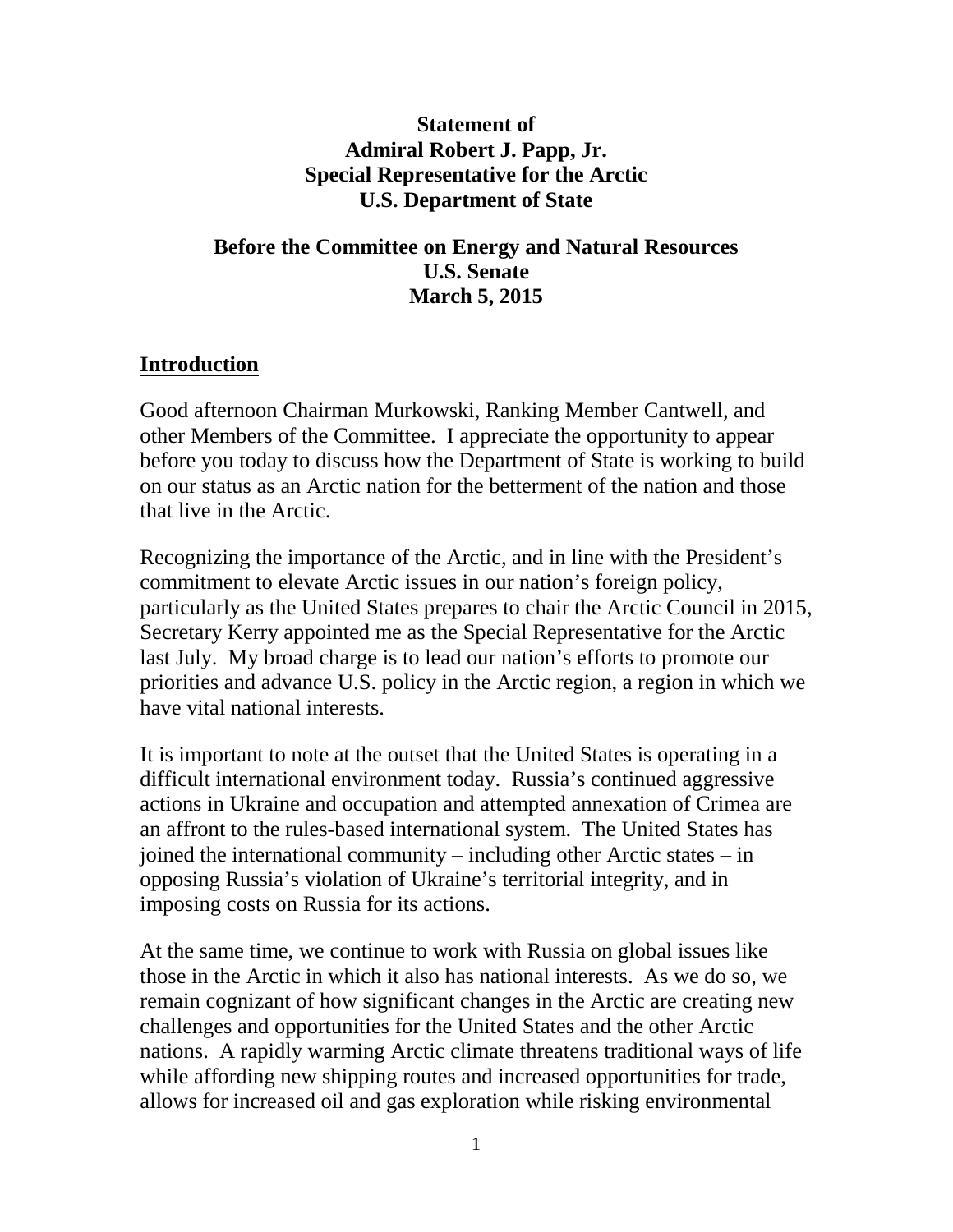pollution, and attracts tourism while communities tackle food security, health concerns, and suicide. The challenge of charting a path toward a sustainable future in the Arctic is not lost on me. As directed by the President in the Executive Order on the Arctic, the federal interagency community is committed to working within our capacities to improve the future of this region.

### **International Governance**

United States engagement with international partners in this region is extremely important, as governance of the Arctic region falls primarily to the United States and the seven other Arctic States: Canada, Iceland, Denmark (through Greenland), Finland, Russia, Norway, and Sweden. International cooperation takes place in multiple fora, such as the Arctic Council, the International Maritime Organization, and the new Arctic Coast Guard Forum. Each of these serves a purpose to advance specific priorities and affords the opportunity to engage with appropriate delegations. By and large, our international Arctic engagement takes place through the Arctic Council, the preeminent forum for international diplomacy on Arctic matters.

Unfortunately, our engagement with Russia, in particular on Arctic issues, is complicated by Russia's aggressive action in Ukraine and occupation of Crimea. But we have worked with Russia on Arctic issues during past political crises and are maintaining activities related to protecting the Arctic environment, ensuring maritime safety, including search and rescue, and enforcing laws. We also continue to work with Russia in multilateral fora, including under the auspices of the Arctic Council, and our allies are following similar policies.

We are, of course, aware that the United States is an Arctic nation because of Alaska. We recognize that decisions taken on Arctic issues at the international level can have direct consequences for the State of Alaska and for its people, particularly Alaska Natives. We therefore remain committed to engaging closely with the State of Alaska and its people as we undertake Arctic diplomacy.

# **The Arctic Council**

In promoting our environmental and other national interests in the Arctic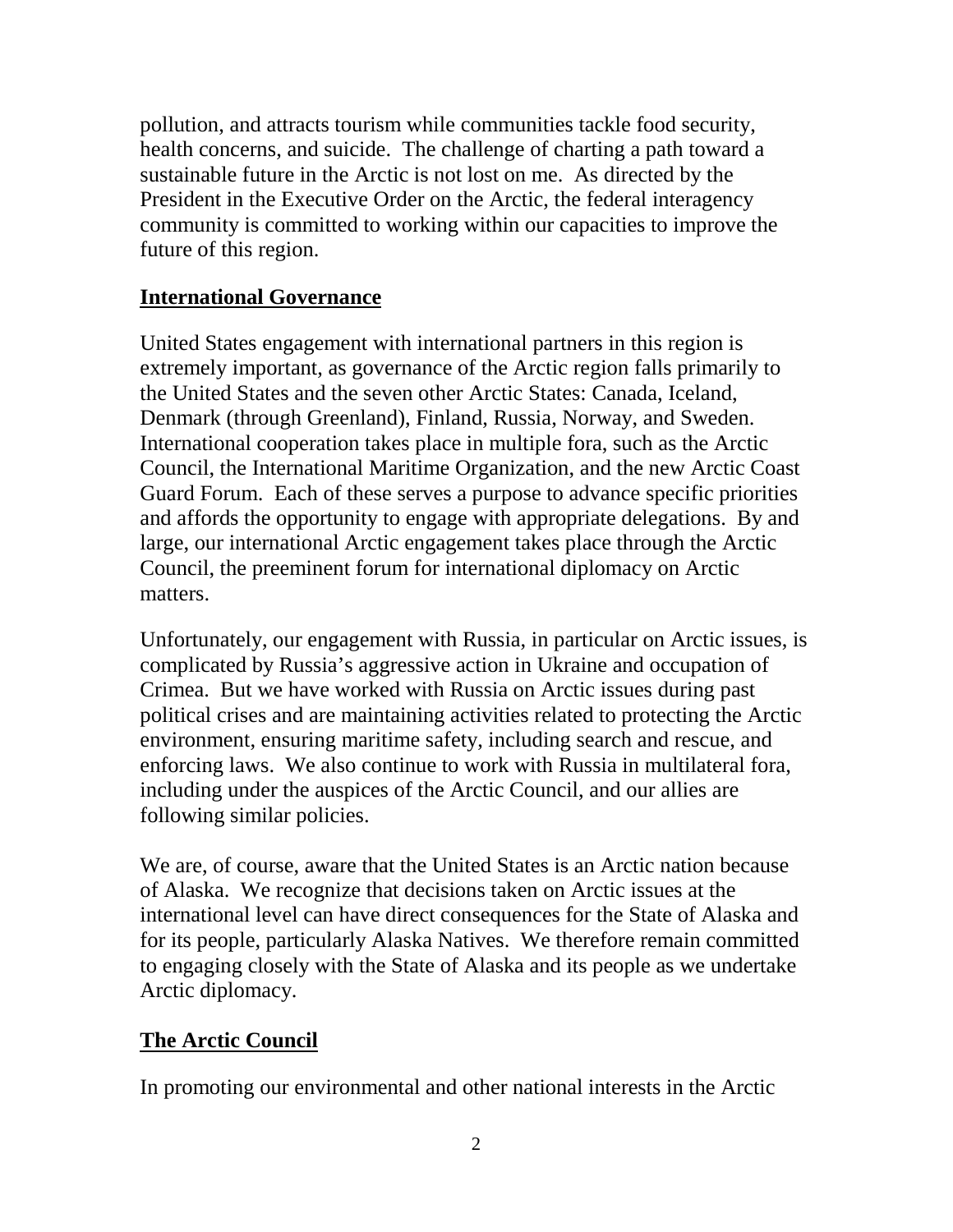region and strengthening international cooperation, we use the Arctic Council as the primary mechanism for multilateral engagement. The Arctic Council is a high-level intergovernmental forum of the eight Arctic States and the Arctic indigenous peoples. Created in 1996 to provide a means for promoting international cooperation, coordination and interaction on common Arctic issues, its founding document focuses the Council's work on environmental protection and sustainable development, but its mandate is not necessarily limited to these areas. The one area explicitly excluded from the Council's mandate is "military security"[1](#page-2-0) ; thus, the Council does not handle military issues or military-to-military cooperation among the Arctic States.

As the challenges and opportunities facing the Arctic have grown in volume and complexity, the Council's workload has increased dramatically in recent years. Currently, the Council has six working groups composed of nationallevel representatives of the Arctic States. The working groups cover a broad range of issues such as human health, climate change impacts, biological diversity, emergency response, and protection of the Arctic marine environment, to name a few. In addition to the working groups, the Council periodically mandates task forces and expert groups, also composed of national-level Arctic State representatives, for limited periods to address specific, cross-cutting issues. Each Arctic State appoints a Senior Arctic Official to run the Council's day-to-day operations. The Council meets at the Ministerial level once every two years at the conclusion of the chairmanship, and most Arctic States send their foreign minister. Each Arctic State assumes the chairmanship of the Council for a two-year period during which the chairing State hosts numerous meetings and other diplomatic events.

The United States has led or co-led many of the Council's important initiatives including the 2004 Arctic Climate Impact Assessment, the 2008 Arctic Oil and Gas Assessment, and the 2009 Arctic Marine Shipping Assessment. In addition, work under the auspices of the Arctic Council has resulted in two agreements among the Arctic States that are in legally binding form: one on search and rescue cooperation, signed in 2011, and the other on marine oil pollution preparedness and response, signed in 2013. Over the past eighteen years, the Council's cutting edge work has paved the

 $\overline{a}$ 

<span id="page-2-0"></span><sup>1</sup> Declaration on the Establishment of the Arctic Council: Joint Communique of the Governments of the Arctic Countries on the Establishment of the Arctic Council. Ottawa, Canada. September 19, 1996.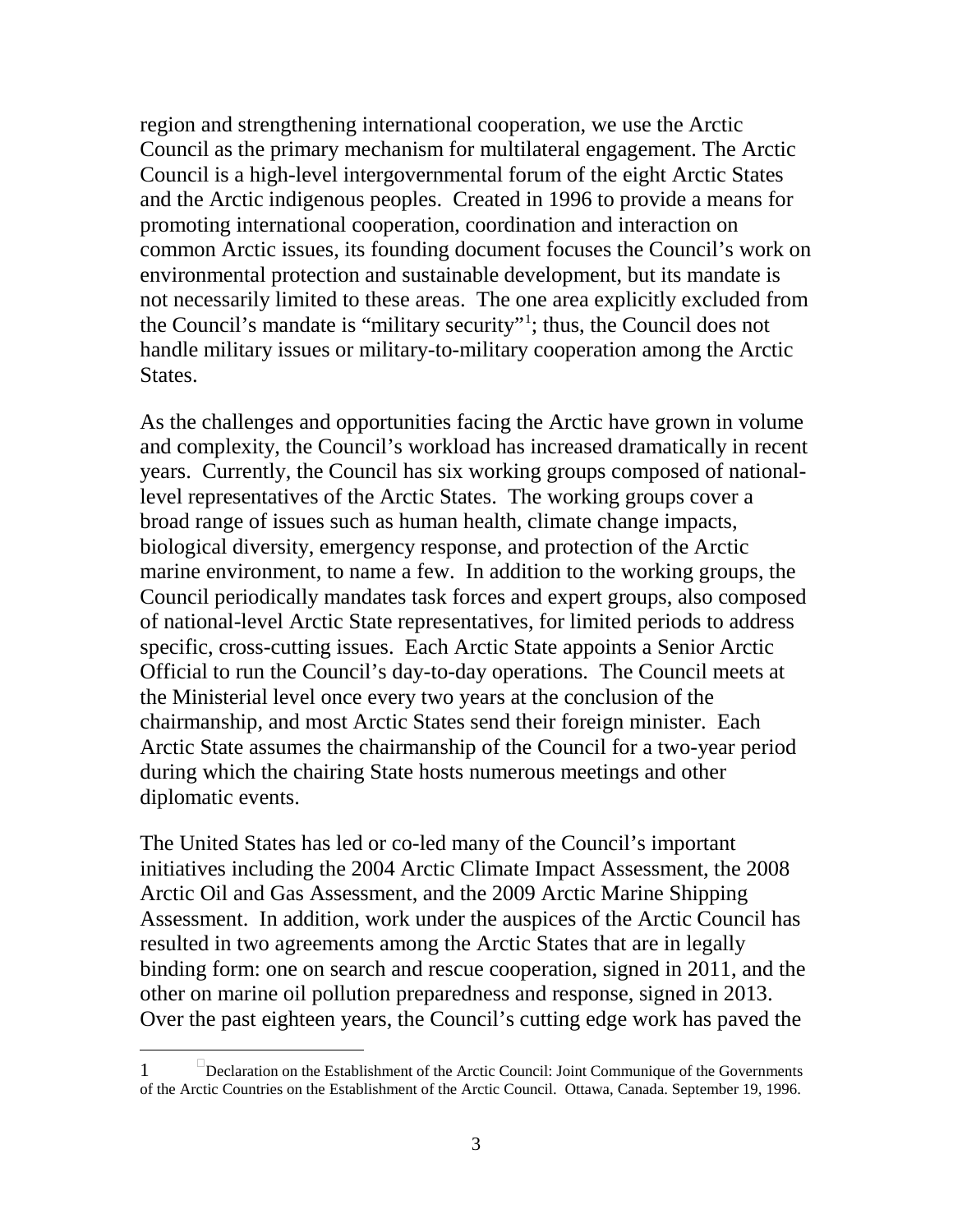way for international cooperation to address shared environmental challenges. No other body is doing work of such high caliber on the international issues we face in the Arctic. Our collaboration with the other seven Arctic States has worked well over the life of the Council and we could not have done this work without them.

# **U.S. Chairmanship**

The United States will assume the rotating two-year chairmanship of the Arctic Council in April 2015. We have developed a robust proposed work program for our chairmanship in line with the priorities laid out in the National Strategy for the Arctic Region and its subsequent Implementation Plan. We continue to hone the proposed program through regular meetings with federal interagency counterparts, the State of Alaska, Alaska Native groups, NGOs and other interested stakeholders. In my capacity as the Special Representative for the Arctic, I have traveled twice to Alaska to consult with local experts and residents. I heard positive feedback on our proposed chairmanship program, as well as concerns about some aspects. The State Department has also received feedback from numerous stakeholders, mostly supportive. Where we have heard concerns, we are discussing ways forward. We are also actively consulting with our fellow Arctic Council members and "Permanent Participants" (representatives of Arctic indigenous groups) so that we can reach agreement on our chairmanship program by the time we assume the Chairmanship in April. The Council operates on the basis of consensus, so we need the support of all the Arctic States.

The United States is assuming the chair of the Arctic Council at a critical time. The Arctic Council has proven itself to be an effective and cooperative forum in which the eight Arctic States and Permanent Participants can come together to develop effective ways for managing this relatively pristine region of the world. We would like to continue strengthening the Arctic Council by moving it toward more practical, on-theground activities that will improve the environment and contribute to sustainable economic development for the people who live there.

The areas we are proposing to highlight during the U.S. Chairmanship are:

- Arctic Ocean Safety, Security, and Stewardship
- Improving Economic and Living Conditions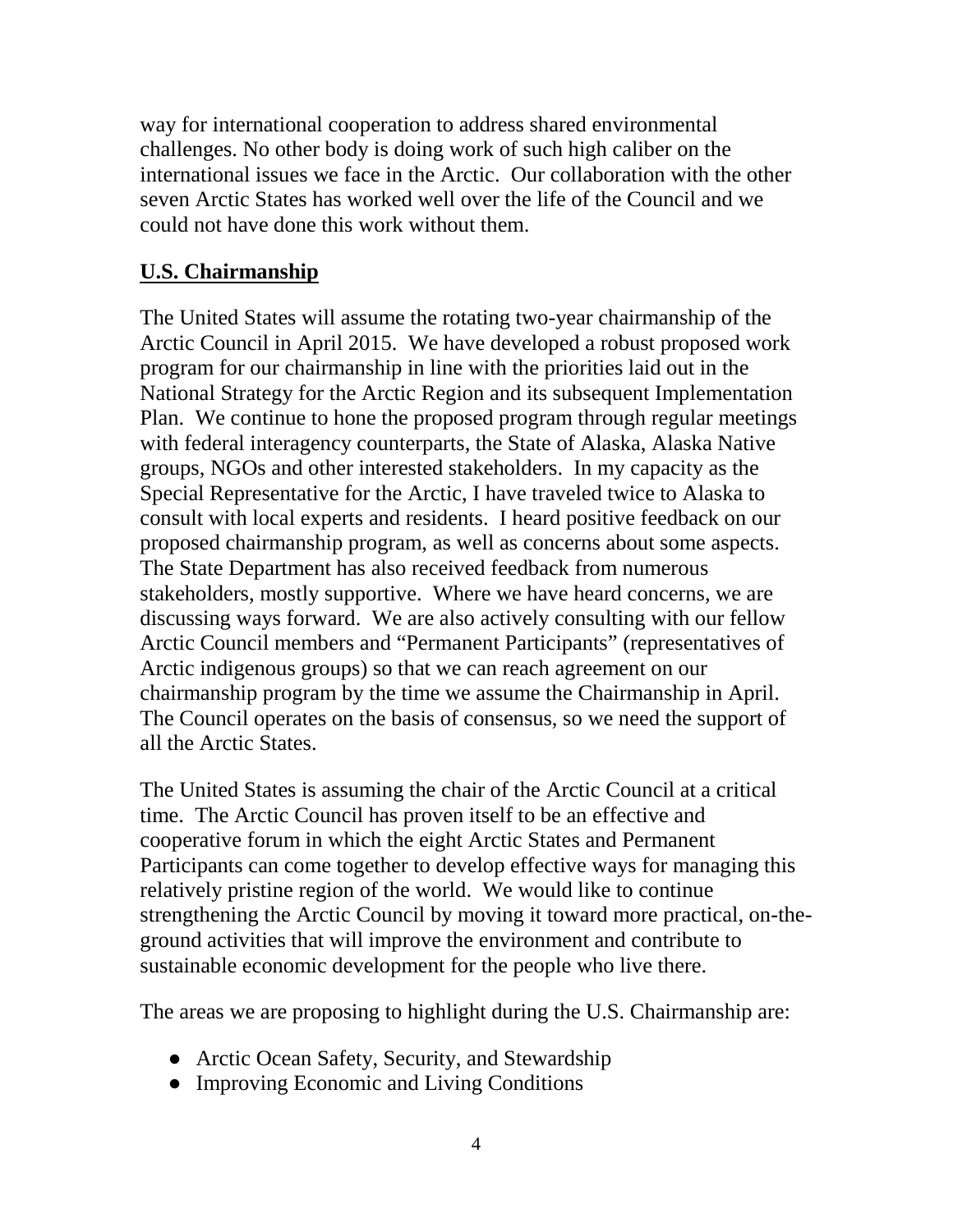• Addressing the Impacts of Climate Change

Climate-related changes in the Arctic are already profoundly impacting the United States and the rest of the planet. Reductions in sea ice are positioning the Arctic Ocean to be increasingly accessible in the short and long terms. The Arctic Ocean is becoming more navigable as evidenced by an increase in shipping through the Northern Sea Route over Russia. We have also seen an increase in shipping through the Bering Strait, a potential future chokepoint for trans-Arctic shipping traffic. In addition, the icediminished maritime environment is attracting resource exploration in areas previously inaccessible.

We plan to prioritize collaborative search and rescue and oil pollution preparedness and response exercises, ideally within the new Arctic Coast Guard Forum. To ensure that future maritime development avoids areas of ecological and cultural significance, we will prioritize the Arctic Council's on-going development of a network of existing marine protected areas, and possibly identify new marine protected areas. To address other challenges in the Arctic Ocean, we are looking to improve international coordination through a regional seas program similar to regional seas programs in other oceans. In the coming months we will work closely with domestic and international stakeholders to determine the specific nature and direction of this initiative.

During the U.S. chairmanship, we will strive to bring tangible benefits to communities across the Arctic. In particular, we will seek to assist remote Arctic communities with adapting to the rapid changes that are altering traditional ways of life. The U.S. aims to increase energy and water security for remote Arctic communities by working toward better and more secure access to renewable energy sources, improving water and sanitation access, and reducing dependence on diesel generators while at the same time reducing emissions of black carbon in the Arctic. The U.S. also plans to continue advancing suicide intervention and awareness programs to reverse disturbing trends that disproportionately affect Arctic communities. Suicide rates across the entire Arctic region are much higher than in most other areas of the world. Men and boys are particularly at risk.

In addition, as indicated in the Implementation Plan for the National Strategy for the Arctic Region, the U.S. hopes to see an Arctic telecommunications infrastructure assessment that would serve as the basis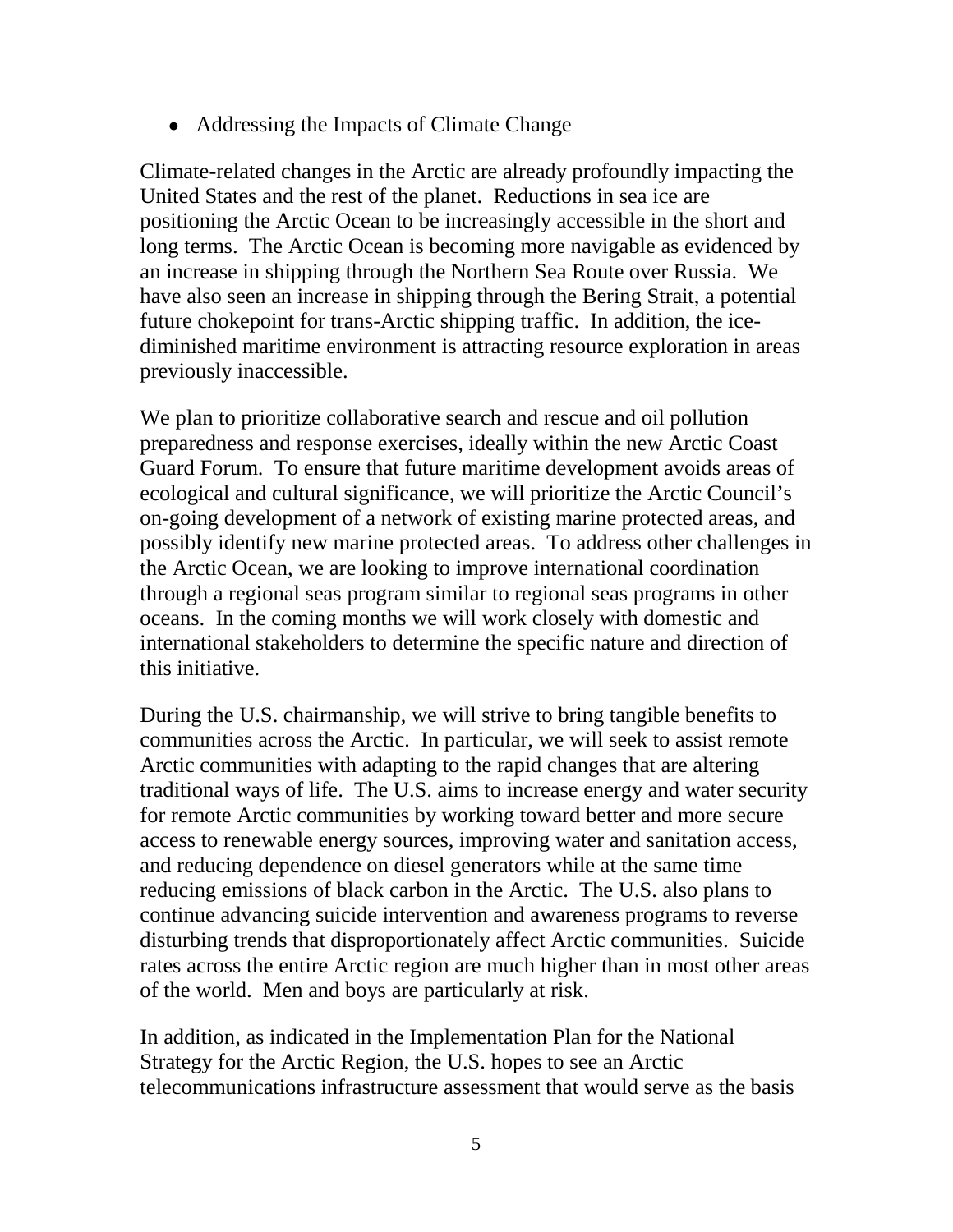for the eventual build-out of the telecommunications infrastructure necessary to support ever-increasing human activity throughout the Arctic region. Building telecommunications infrastructure across the Arctic will provide critical support to navigation, offshore development activities, search and rescue operations, environmental and humanitarian emergencies, and will make online tools for Arctic communities, such as telemedicine, education, and adaptation, more accessible and useful.

Our chairmanship will continue the on-going high-level focus on the impacts of climate change, especially the drivers of change and the ways and means of addressing on-the-ground impacts. To minimize the prospect of irreparable long-term harm to the Arctic – and the globe, as changes in the Arctic reverberate around the world – we need to take sustained, quantifiable measures to reduce greenhouse gas emissions and increase community resilience and preparedness. During the last Administration, the United States initiated efforts within the Arctic Council to mitigate so-called "shortlived climate pollutants" such as black carbon and methane that have direct impacts in the Arctic. During our chairmanship, we will press for full implementation of a new, voluntary arrangement to be completed by the end of the current chairmanship that will include development of national black carbon emission inventories, national reporting on domestic mitigation efforts, and data collection efforts.

Another path forward is to examine key industrial practices, such as oil and gas flaring, to share best practices, policies and technologies among technical experts, industry and policymakers. The Department of State aims to lead the Arctic Council through an assessment of how we can improve emissions estimates of black carbon and other air pollutants from gas flares. We hope to be joined by other Arctic States in efforts that build climate resilience into national policies and promote community- and ecosystem-based climate adaptation. Without the natural sea ice barrier, coastal communities in Alaska are now battered by storm events that damage the permafrost upon which critical infrastructure depends, leaving houses and other buildings literally falling into the Bering Sea. Policymakers and communities need decision-informing tools to enable prioritization of adaptation efforts and more climate-resilient decision-making.

### **Resource Exploration**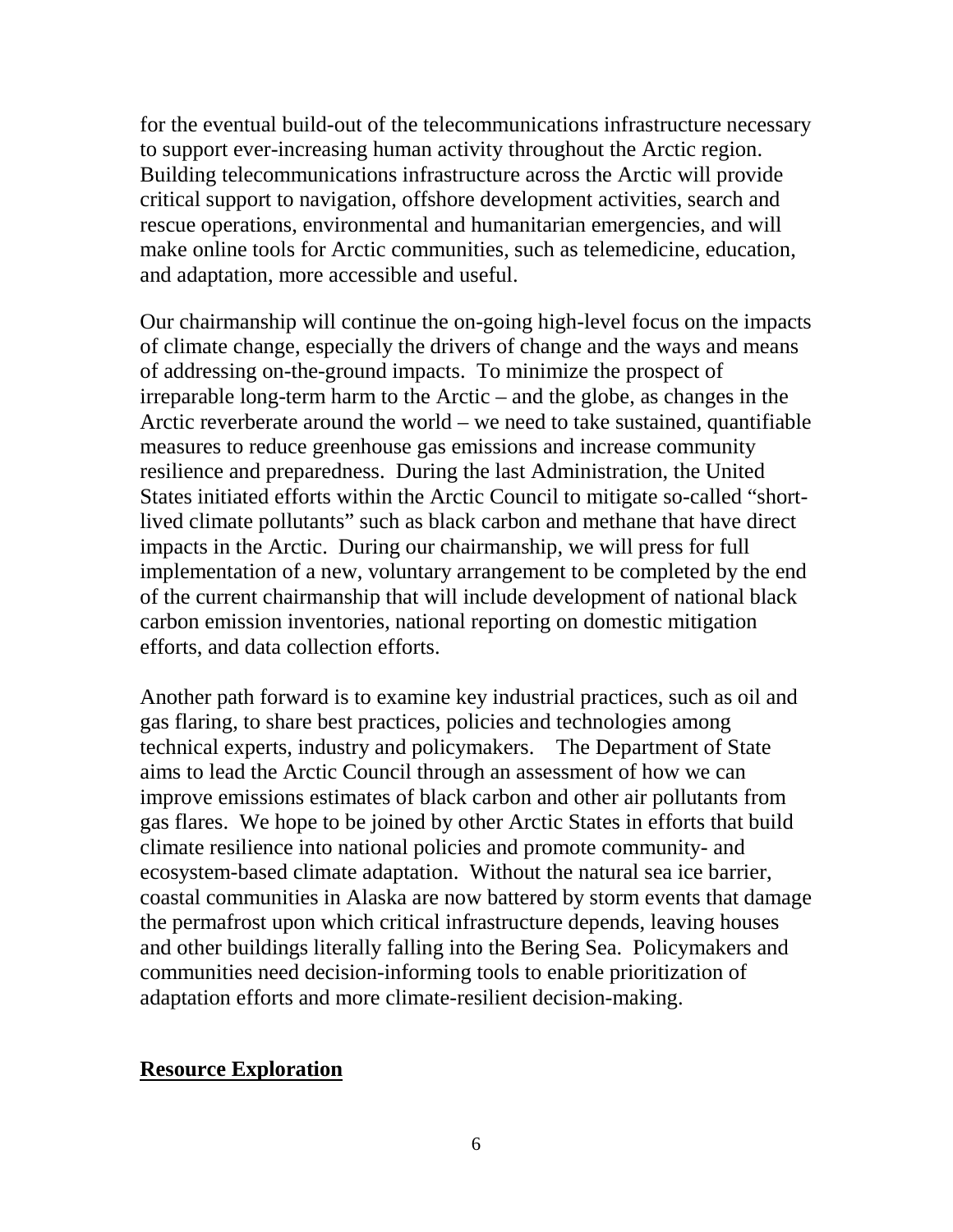Diminishing Arctic Ocean sea ice is unlocking access to significant energy resources and other potentially lucrative natural resources. Estimates of technically recoverable conventional oil and gas resources north of the Arctic Circle include 13 percent of the world's undiscovered oil and 30 percent of the world's undiscovered gas deposits, as well as vast quantities of mineral resources, including rare earth elements, iron ore, and nickel. Improvements in drilling technology are expected to lead to offshore oil and gas development in the Arctic that is more economically and technologically feasible. That said, the Arctic is now and will remain long into the future an extremely challenging environment in which to operate, and there is limited industry expertise.

The Department of State aims to promote good governance and environmentally responsible development of all energy resources – oil and gas production, as well as clean, renewable energy –with an emphasis on consistency among Arctic States and environmental sustainability. We are committed to implementing international agreements to reduce the risk of marine oil pollution, conducting international joint oil spill response exercises, and increasing global capabilities for preparedness and response to oil pollution incidents in the Arctic. Collaborating closely with domestic agencies, it is the aim of the Department of State to work with stakeholders, industry, and the other Arctic States to understand the energy resource base, develop and implement best practices, and share knowledge and experience.

While we acknowledge the importance of fossil fuels, there is tremendous potential for renewable energy in the region. Development of renewable energy resources including solar, wind, geothermal, and tidal, has been slow, but there are many dedicated people across the Arctic, including in Alaska, working to make energy generation sustainable and healthy. We will continue to work with stakeholders to promote a regional focus on addressing barriers to renewable energy development, with the goal of improving the quality of life in Arctic communities and addressing climate impacts.

### **Balancing Economic Development and Environmental Stewardship**

The Arctic region is a biologically diverse place where people, animals and plants have thrived for thousands of years. The impact of climate change, especially sea ice reduction, is already threatening certain species as well as the local communities that subsist on them. Our goal is to protect the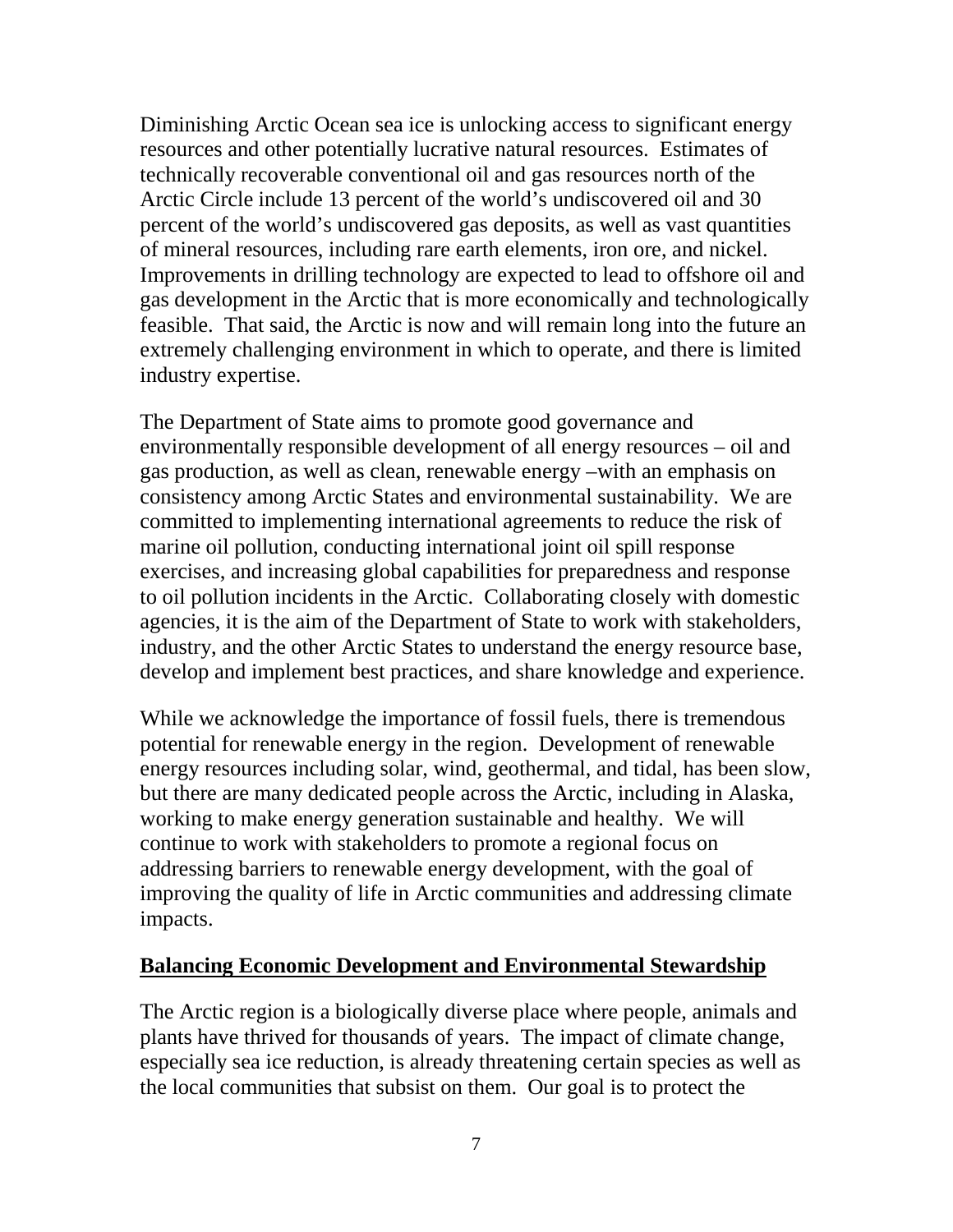environment for the people who live there and to conserve the natural resources in the face of ever-expanding human activity that will surely have impacts. For example, offshore oil and gas development, shipping, tourism and perhaps commercial fishing in the future will undoubtedly alter the environment. We believe we can manage the negative impacts so that Arctic States may mutually benefit from the Arctic's natural resource wealth and maintain a clean, healthy environment.

We want the new Arctic Economic Council to encourage positive collaborative relationships with the industries working in the region now and in the future so we maximize the sustainable development potential in the region. And we must keep working collaboratively with the other Arctic States, including Russia. Throughout the Cold War, our domestic agencies such as EPA, the Fish and Wildlife Service, NOAA and the Coast Guard worked closely with their Russian counterparts and did a great deal of important work to improve the Russian environment and its legacy pollution problems.

Indeed, the Arctic Council was born at the conclusion of the Cold War and has been instrumental in bringing Russia into the family of nations to help its enormous environmental challenges. We must continue to make progress in protecting the environment and keeping positive relationships alive in the Arctic now more than ever as human activity increases and the probability of environmental problems increases with it. What happens in the Russian environment can directly affect the United States, and Alaska in particular, so it is in our national interest to continue to advance our priorities through engagement with Russia in the Arctic Council now and in the future.

#### **Arctic Fisheries**

Although currently there are no commercial fisheries of consequence in the high seas area of the Arctic Ocean, it is reasonable to expect that, with diminishing sea ice and the possible migration of species, commercial fisheries are possible in the foreseeable future.

Scientific information about the Arctic's marine biodiversity is limited and even less is understood about the extent to which climate change and increasing industrial and other human activities in the Arctic may threaten marine ecosystems and resources, including fisheries. In light of this, in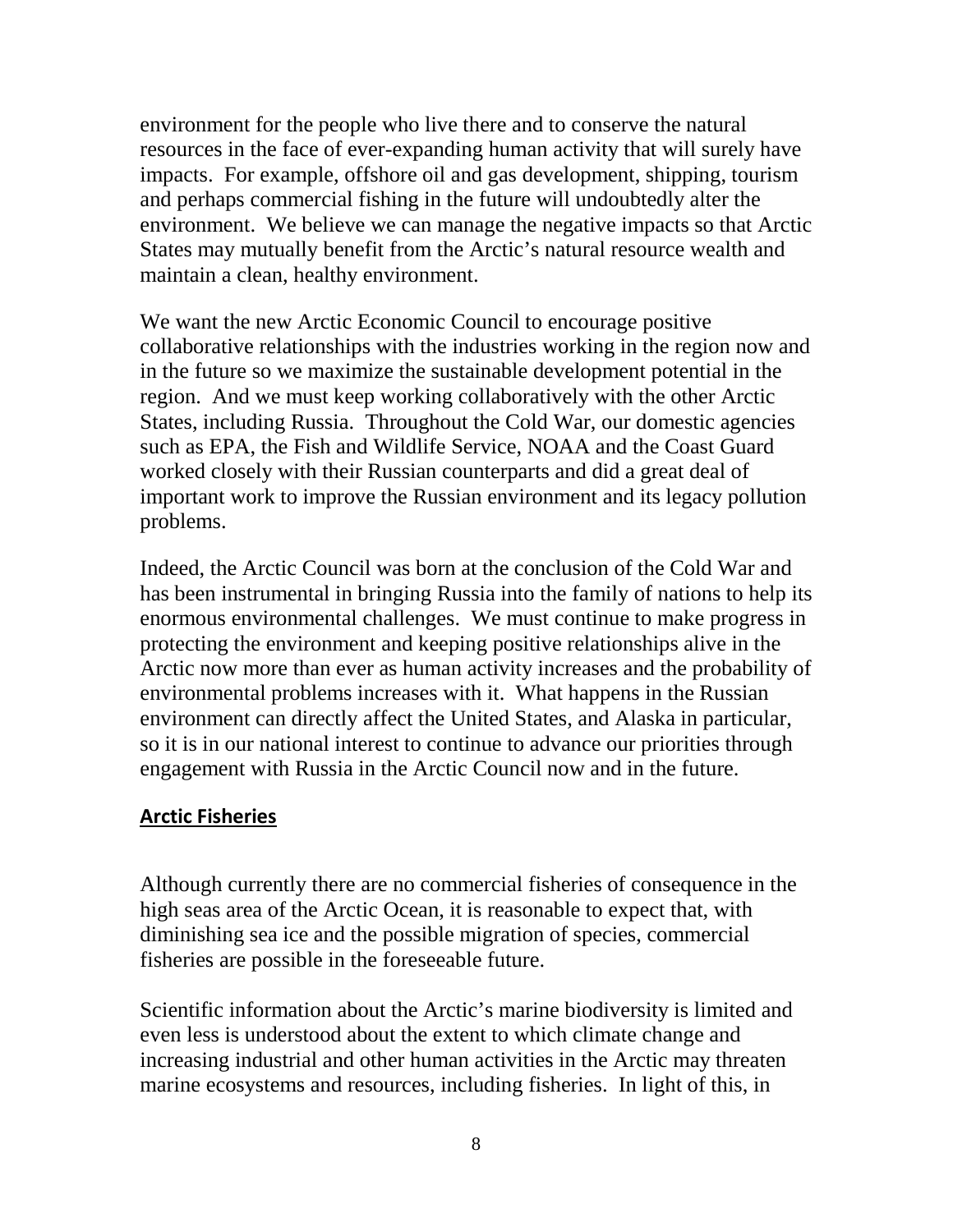2009 the United States took the precautionary step of prohibiting commercial fishing in its own exclusive economic zone (EEZ) north of the Bering Strait until there is a better scientific foundation for a sound fisheries management regime. Other Arctic countries have taken similar steps, most recently Canada.

In our view, this same approach should apply with respect to fisheries in the high seas area of the central Arctic Ocean. In the high seas area, with the exception of the small wedge that is within the area covered by the North East Atlantic Fisheries Commission, there is no governance regime in place by any fisheries management organization or arrangement. Thus, we have been working with other governments towards an understanding that commercial fishing should occur there only on the basis of adequate scientific information on which to base proper fisheries management and after an international fisheries management regime is in place.

To date, we have been conducting discussions with Canada, the Kingdom of Denmark in respect of Greenland, Norway, and the Russian Federation – the four other coastal States with EEZ's bordering the high seas area of the Arctic Ocean – toward a legally binding agreement to prevent unregulated commercial fishing in the high seas area. Our intention is to bring the European Union and other interested major fishing nations into these discussions soon.

The arrangement we envision is that States will commit that their flag vessels will not be authorized to undertake commercial fishing on the Arctic Ocean high seas until one or more fisheries management organizations or arrangements is in place to manage such fishing in accordance with modern international standards.

# **Arctic Ocean – ECS and Maritime Boundaries**

Efforts by the United States and other Arctic countries to define their continental shelf in the Arctic Ocean are sometimes described as a "race for resources" or "competing territorial claims." Such hyperbole is inaccurate and unhelpful.

There are two underlying issues here: delineating the continental shelf beyond 200 nautical miles (commonly called the extended continental shelf or ECS); and delimiting the maritime boundaries where ECS may overlap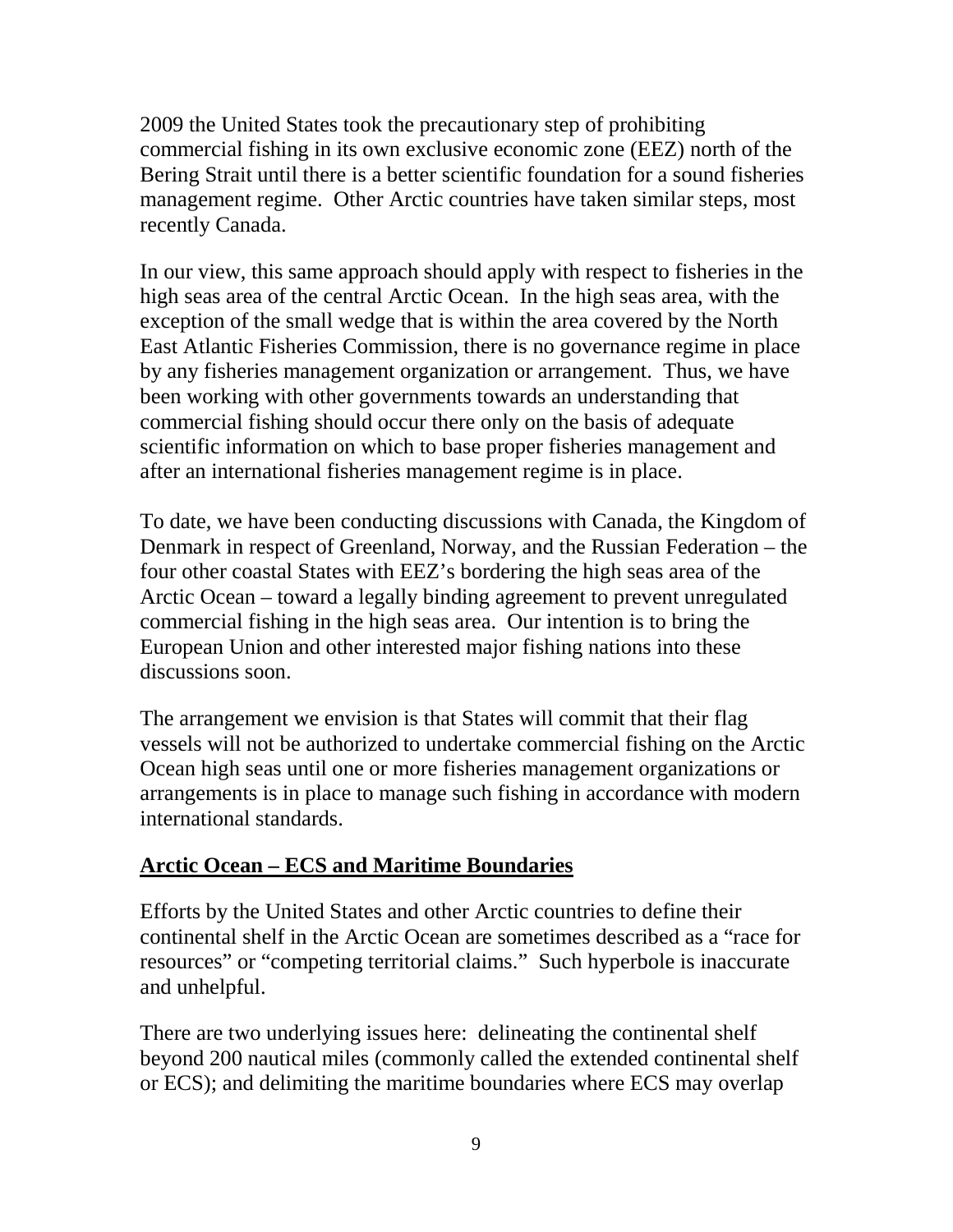for one or more neighboring States. In other words, first, what is the extent, or outer limit, of a country's ECS and, second, how do neighboring countries divide that ECS when it overlaps.

Contrary to many media reports, there is no race for resources or land grab underway in the Arctic. The Arctic coastal States are proceeding in an orderly manner to define their continental shelf limits according to the provisions set out in the Law of the Sea Convention.

Determining the extent of a State's ECS is not simply a matter of measuring a specified distance from its shore. To determine whether a State meets the criteria in the Convention, it must collect data from ships that describe the depth, shape, and geophysical characteristics of the seabed and sub-sea floor. That data is then analyzed in order to determine a set of coordinates of the seaward extent of the ECS.

Each of the five States surrounding the Arctic Ocean–Russia, Canada, Norway, Denmark (via Greenland), and the United States – has an ECS. All five States also have ECS outside of the Arctic Ocean, but the Arctic has received a disproportionate amount of public attention.

The United States, like the other Arctic States, has made significant progress in determining its ECS. All of the necessary data collection to delineate the U.S. ECS in the Arctic Ocean has been completed through tremendous efforts by the Coast Guard, NOAA, USGS, and the Department of State. Nine successful cruises were completed in the Arctic Ocean over twelve years and four of those missions were jointly conducted with Canada.

Last year the Office of Ocean and Polar Affairs at the Department of State established the ECS Project Office at a NOAA facility in Boulder, Colorado. This office is dedicated to completing the data analysis and documentation necessary to establish the limits of the U.S. ECS in the Arctic and other U.S. ECS areas, such as the Bering Sea, Atlantic Ocean, and the Gulf of Mexico.

While the United States has a significant amount of ECS in the Arctic, as a non-party to the Law of the Sea Convention, the U.S. is at a significant disadvantage relative to the other Arctic Ocean coastal States. Those States are parties to the Convention, and are well along the path to obtaining legal certainty and international recognition of their Arctic ECS.

Becoming a Party to the Law of the Sea Convention would allow the United